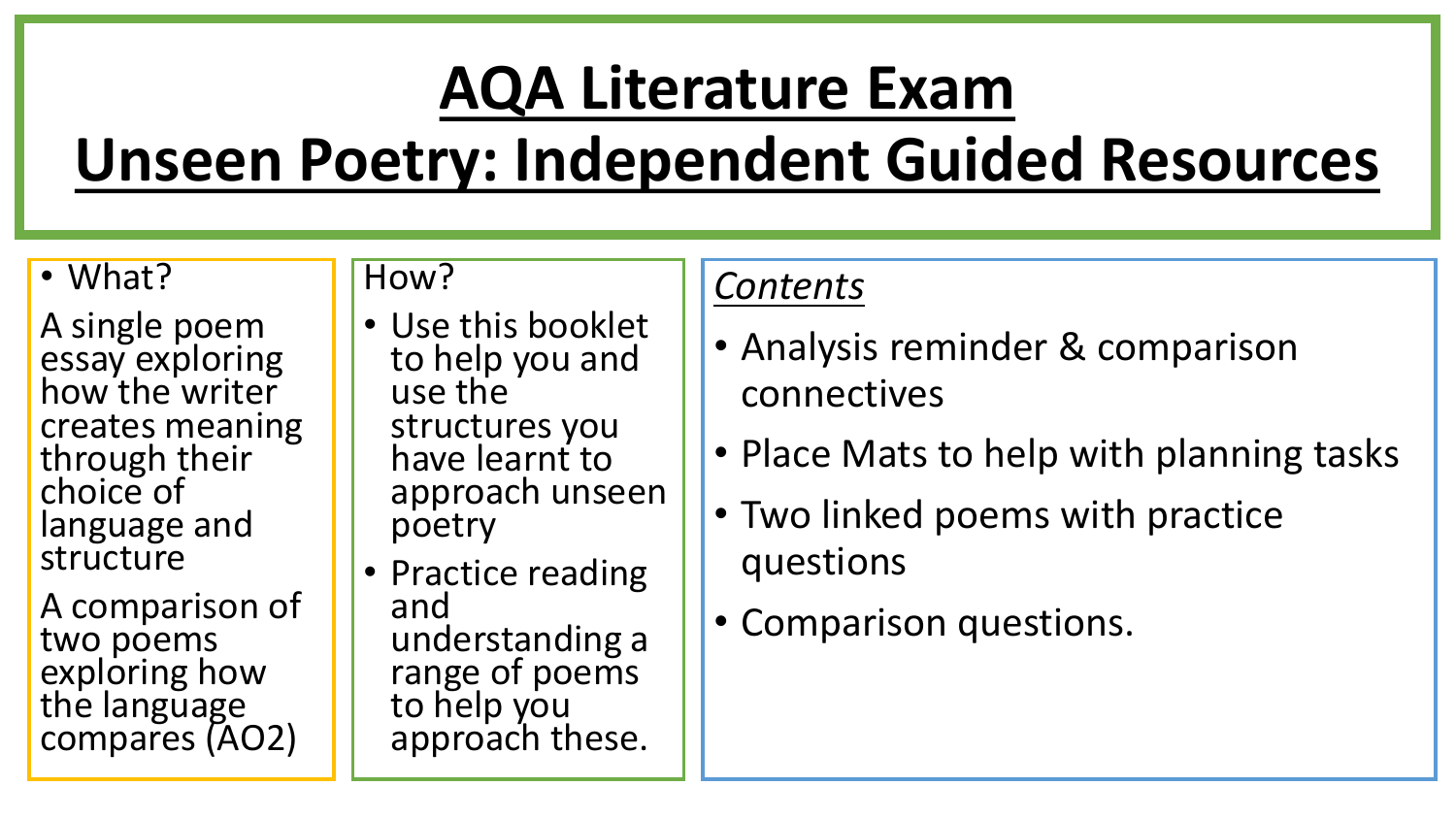# **Unseen Poetry Analysis Reminders**

**What you should/could cover in your analysis – RED – do this every time, ORANGE – do this if you know how to, GREEN – do this as much as possible. Not all of the steps need to be completed for each quote you select!**

- What Link to the question (RED)
- How Link to the terminology/method (Lang/Structure – evaluating choice) (ORANGE)
- How Short Quote(s) (RED)
- Why Explain meaning and why both obvious and hidden (explicit and implicit) (RED)
- Why Zoom in on words/explore connotations and effect (ORANGE)
- Why Suggest what readers might think/feel (offering an alternative opinion/effect) (GREEN)
- Why = Explore a linking quote/supporting idea (GREEN)
- Comparing use comparison connectives to move onto the next point/idea/quotation/piece of evidence (RED)

#### **Comparing (similarities)**

Compared with… Similarly… In the same way… Likewise… Equally… As with… …are similar in that…

#### **Contrasting (differences)**

However… On the other hand… On the contrary… Instead… As for… Alternatively… Despite this… …whereas… …while... …although… …yet…

Use the Poetry Place Mat on the next page as a planning guide to help you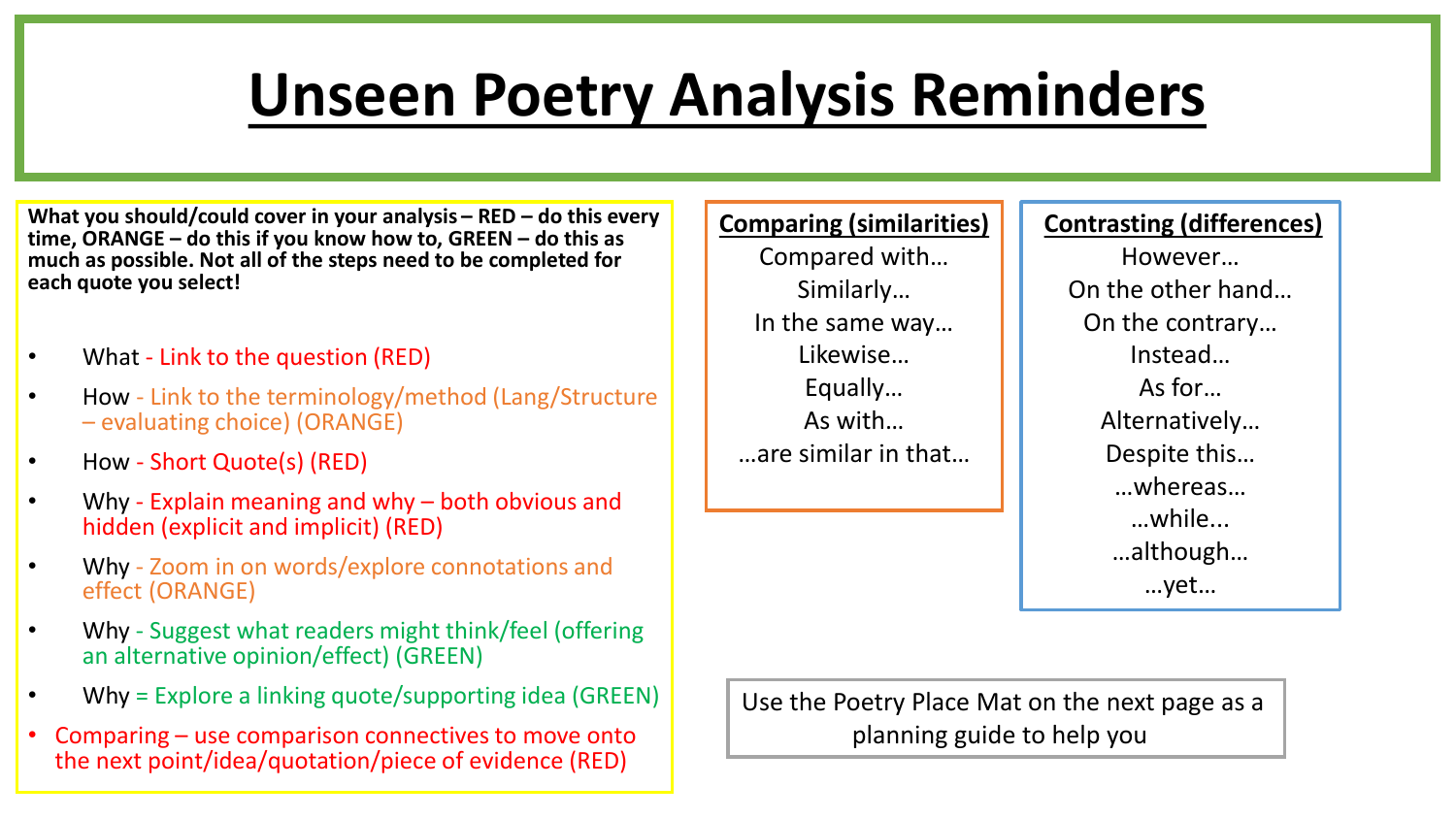#### **Unseen Poem Single Poem Essay**

**Timing – Sentence starters:** In the poem we see... this suggests/implies/infers/conveys… The poet implies/shows… Linking this to the time/place/intentions

| $Intro$ – link to the<br>question. Explain<br>meaning of the poem<br>briefly & three ideas you | Place your poems here<br>Plan and decide which quotes to select and which 3 pieces of context you<br>will write about | <b>Exploring the poem:</b><br>What? - Link to the<br>question<br>How? - Link to the |
|------------------------------------------------------------------------------------------------|-----------------------------------------------------------------------------------------------------------------------|-------------------------------------------------------------------------------------|
| will discuss.                                                                                  |                                                                                                                       | lang/struct                                                                         |
| Paragraphs $1 - 2 - 3$                                                                         |                                                                                                                       | How? - Link to                                                                      |
| Use: What? How?                                                                                |                                                                                                                       | evidence                                                                            |
| Why?                                                                                           |                                                                                                                       | Why? - Meaning<br>and why?                                                          |
| To analyse the meaning in<br>the poem exploring in as<br>much detail the way                   |                                                                                                                       | Why? - Zoom in on<br>the<br>words/connotations                                      |
| meaning is created.<br>Conclude – Short                                                        |                                                                                                                       | Why? $-$ Effect and<br>why?                                                         |
| summary of what you<br>have said about both<br>poems                                           |                                                                                                                       | Why? - Writers'<br>intentions and<br>why?                                           |

**Terminology: repetition; ideas/words phrases repeated, metaphor; comparison of something as something else, hyperbole; use of exaggeration for**  effect, imagery; creating a picture in the mind of the reader, simile; comparison using like or as, tone – the impression you are given of how the **words sound, emotive language; appeals to reader emotions, personification; makes an object sound human, Use of complex sentences; to explore in detail emotions; pathetic fallacy; sets the tone/mood/atmosphere. End-stopping; punctuation at the end of line, caesura; punctuation in the middle of a line; enjambment; run on lines in the poem; stanza's; the verses of the poem; layout; how it appears and what effect this has, connotations; implied meanings**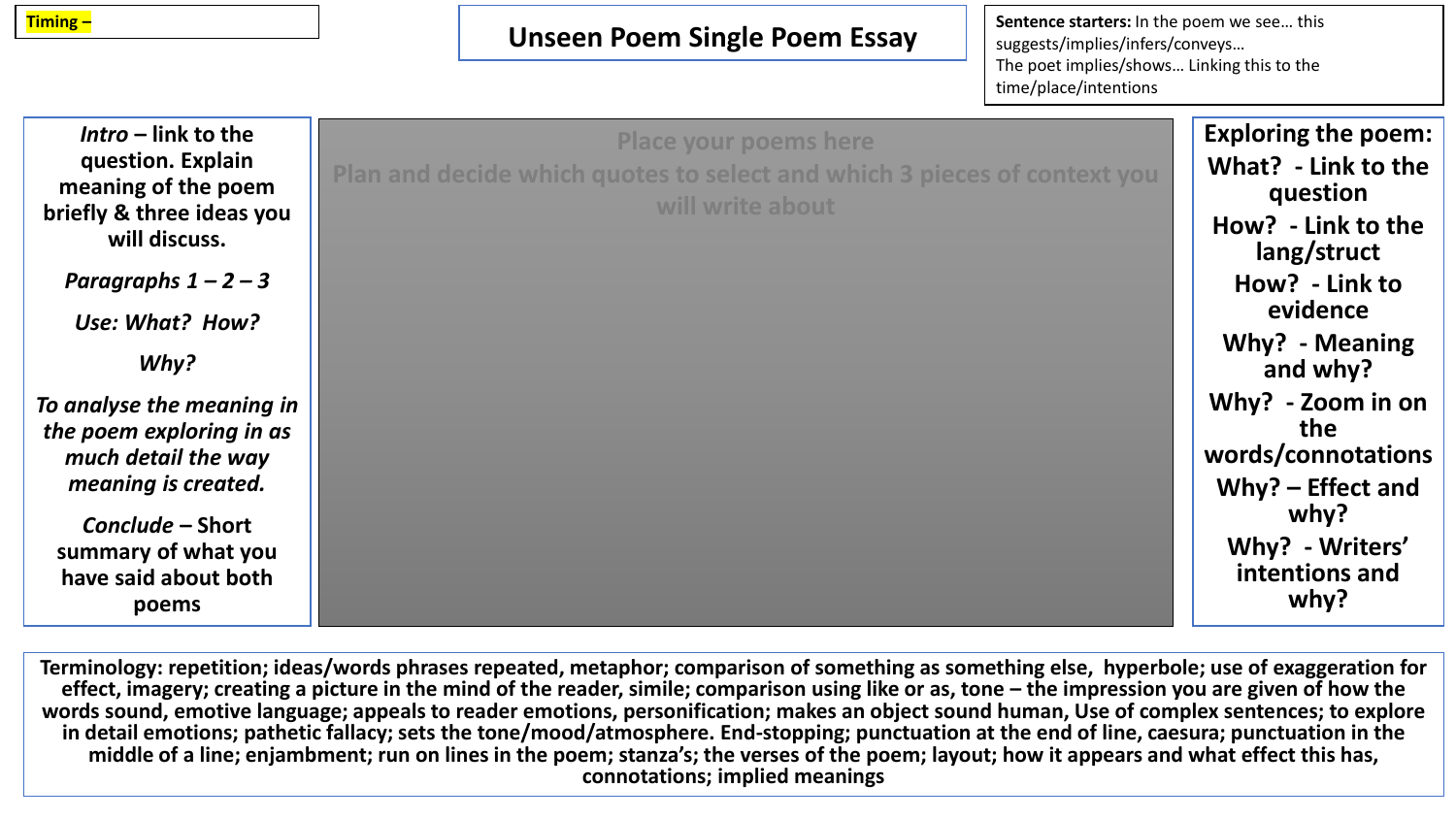| <b>Timing</b> |  |
|---------------|--|

#### **Unseen Poem Comparison Paragraphs**

**Sentence starters:** In the poem we see... this suggests/implies/infers/conveys… The poet implies/shows… Linking this to the time/place/intentions

| No Intro. Go straight in<br>exploring how both<br>poems compare.                                                | <b>Place your poems here</b><br>Plan and decide which quotes to select and which 3 pieces of context you<br>will write about | <b>Exploring the poem:</b><br>What? - Explain<br>how they compare.<br>How? - Link to the |
|-----------------------------------------------------------------------------------------------------------------|------------------------------------------------------------------------------------------------------------------------------|------------------------------------------------------------------------------------------|
| <b>Complete 2 paragraphs:</b>                                                                                   |                                                                                                                              | lang/struct in poem                                                                      |
| <b>Paragraph 1: Compare</b><br>what $-$ how $-$ why in<br>relation to poem 1 and 2<br>offering detail about how |                                                                                                                              | How? - Link to<br>evidence in poem 1<br>Why? - Meaning in<br>poem 1.                     |
| they are similar or<br>different.                                                                               |                                                                                                                              | <b>Compare and</b><br>repeat lang                                                        |
| Use as much evidence and<br>terminology/methods as<br>you can to explore the<br>comparison                      |                                                                                                                              | struct/evidence/<br>meaning in poem 2                                                    |

**Terminology: repetition; ideas/words phrases repeated, metaphor; comparison of something as something else, hyperbole; use of exaggeration for**  effect, imagery; creating a picture in the mind of the reader, simile; comparison using like or as, tone – the impression you are given of how the **words sound, emotive language; appeals to reader emotions, personification; makes an object sound human, Use of complex sentences; to explore in detail emotions; pathetic fallacy; sets the tone/mood/atmosphere. End-stopping; punctuation at the end of line, caesura; punctuation in the middle of a line; enjambment; run on lines in the poem; stanza's; the verses of the poem; layout; how it appears and what effect this has, connotations; implied meanings**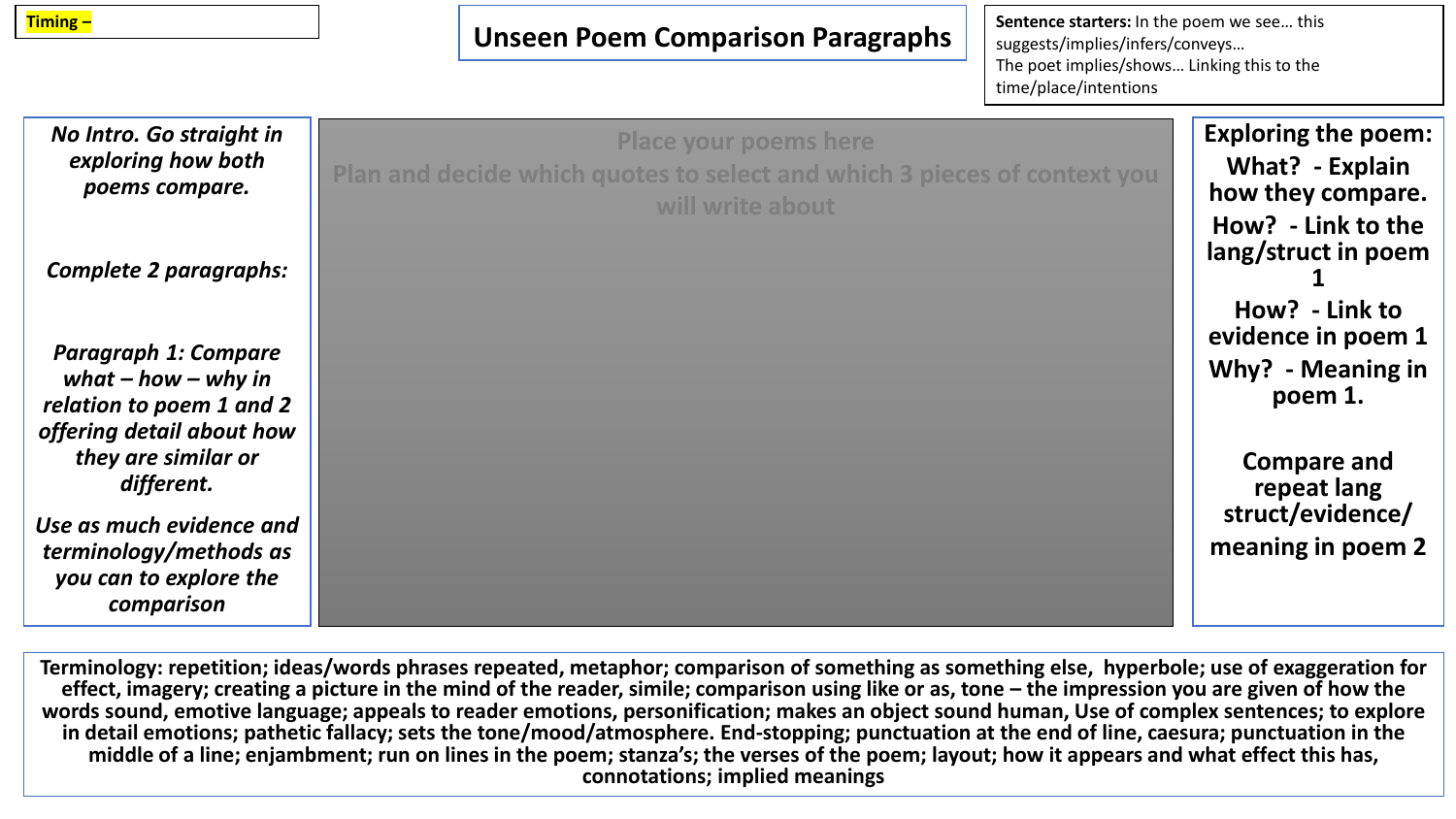**The overall meaning in the poem linked to the question.**

## **Decide what you think the poem means and why? Summarise this in three ideas**

**1 2**

**3**

## **How? Terminology/method and evidence**

**Underline evidence Annotate or label the evidence for the terminology/method – either language or structure. Select as many pieces of evidence as you can.** 

#### **How does the poet present the oppression of women in this poem?**

#### **I Am Not That Woman**

I am not that woman selling you socks and shoes! Remember me, I am the one you had in your walls of stone, while you roamed free as the breeze, not knowing that my voice cannot be smothered by stones.

I am the one you crushed with the weight of custom and tradition not knowing that light cannot be hidden in darkness. Remember me, I am the one in whose lap you picked flowers and planted thorns and embers not knowing that chains cannot smother my fragrance.

I am the woman whom you bought and sold in the name of my own chastity not knowing that I can walk on water when I am drowning.

I am the one you married off to get rid of a burden not knowing that a nation of captive minds cannot be free.

I am the commodity you traded in, my chastity, my motherhood, my loyalty. Now it is time for me to flower free. The woman on that poster, half-naked, selling socks and shoes – No, no, I am not that woman! **Kishwar Naheed**

**Why? The meaning/effect/intent with detail.** 

**What does the evidence mean and why? What effect does the evidence have and why? What was the writer trying to tell you or suggest about wider society?**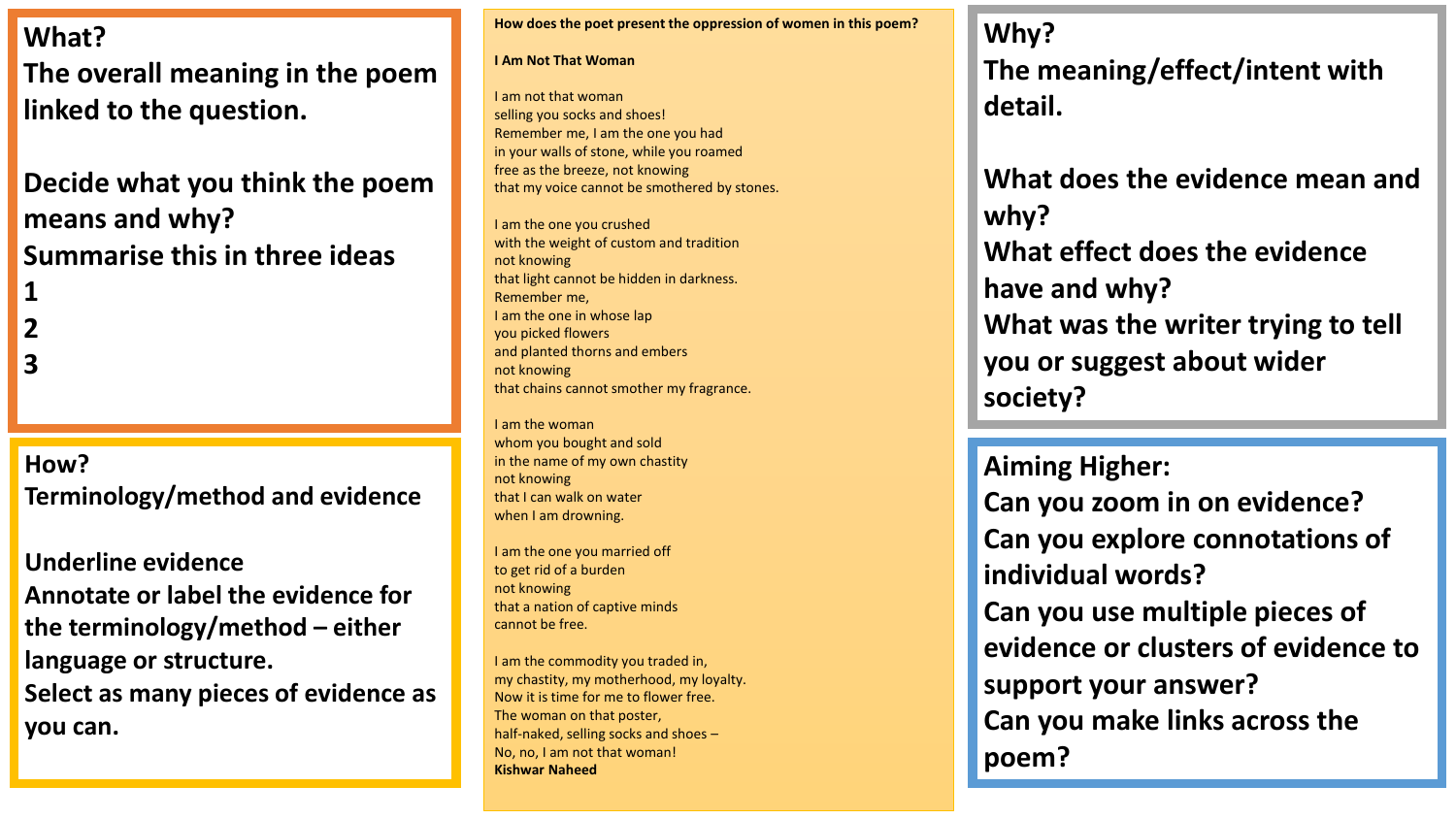| What?                                | How does the poet present the                                              | But still, like air, I'll rise                                      | Why?                                   |
|--------------------------------------|----------------------------------------------------------------------------|---------------------------------------------------------------------|----------------------------------------|
|                                      | oppression of women in this poem?<br><b>Still I Rise</b>                   |                                                                     |                                        |
| The overall meaning in the           |                                                                            | Does my sexiness upset you?<br>Does it come as a surprise           | The meaning/effect/intent with         |
| poem linked to the question.         |                                                                            | You may write me down in history That I dance like I've go diamonds | detail.                                |
|                                      | With your bitter, twisted lies,                                            | At the meeting of my thighs?                                        |                                        |
|                                      | You may trod me in the very dirt                                           |                                                                     |                                        |
| Decide what you think the            | But still, like dust, I'll rise.                                           | Out of the huts of history's shame                                  | What does the evidence mean and        |
|                                      | Does my sassiness upset you?                                               | I rise                                                              | why?                                   |
| poem means and why?                  | Why are you beset with gloom?                                              | Up from a past that's rooted in<br>pain                             |                                        |
| <b>Summarise this in three ideas</b> | 'Cause I walk like I've got oil wells I rise                               |                                                                     | What effect does the evidence          |
| $\mathbf 1$                          | Pumping in my living room.                                                 | I'm a black ocean, leaping and                                      | have and why?                          |
| $\overline{\mathbf{2}}$              | Just like moons and like suns,                                             | wide,<br>Welling and swelling I bear in the                         | What was the writer trying to tell     |
|                                      | With the certainty of tides,                                               | tide.                                                               |                                        |
| $\overline{\mathbf{3}}$              | Just like hopes springing high,                                            | Leaving behind nights of terror                                     | you or suggest about wider             |
|                                      | Still I'll rise.                                                           | and fear                                                            |                                        |
|                                      |                                                                            |                                                                     | society?                               |
|                                      |                                                                            | I rise                                                              |                                        |
|                                      | Did you want to see me broken?<br>Bowed head and lowered eyes?             | Into a daybreak that's wondrously                                   |                                        |
| How?                                 | Shoulders falling down like                                                | clear<br>I rise                                                     | <b>Aiming Higher:</b>                  |
| Terminology/method and evidence      | teardrops.                                                                 | Bringing the gifts that my                                          | Can you zoom in on evidence?           |
|                                      | Weakened by my soulful cries.                                              | ancestors gave,                                                     |                                        |
|                                      |                                                                            | I am the dream and the hope of                                      | Can you explore connotations of        |
| <b>Underline evidence</b>            | Does my haughtiness offend you? the slave.<br>Don't you take it awful hard | I rise                                                              | individual words?                      |
| Annotate or label the evidence for   | 'Cause I laugh like I've got gold                                          | I rise                                                              |                                        |
| the terminology/method $-$ either    | mines                                                                      | I rise.                                                             | Can you use multiple pieces of         |
|                                      | Diggin' in my own back yard.                                               | <b>Maya Angelou</b>                                                 | evidence or clusters of evidence to    |
| language or structure.               | You may shoot me with your<br>words,                                       |                                                                     | support your answer?                   |
| Select as many pieces of evidence    | You may cut me with your eyes,                                             |                                                                     |                                        |
| as you can.                          | You may kill me with your<br>hatefulness                                   |                                                                     | Can you make links across the<br>poem? |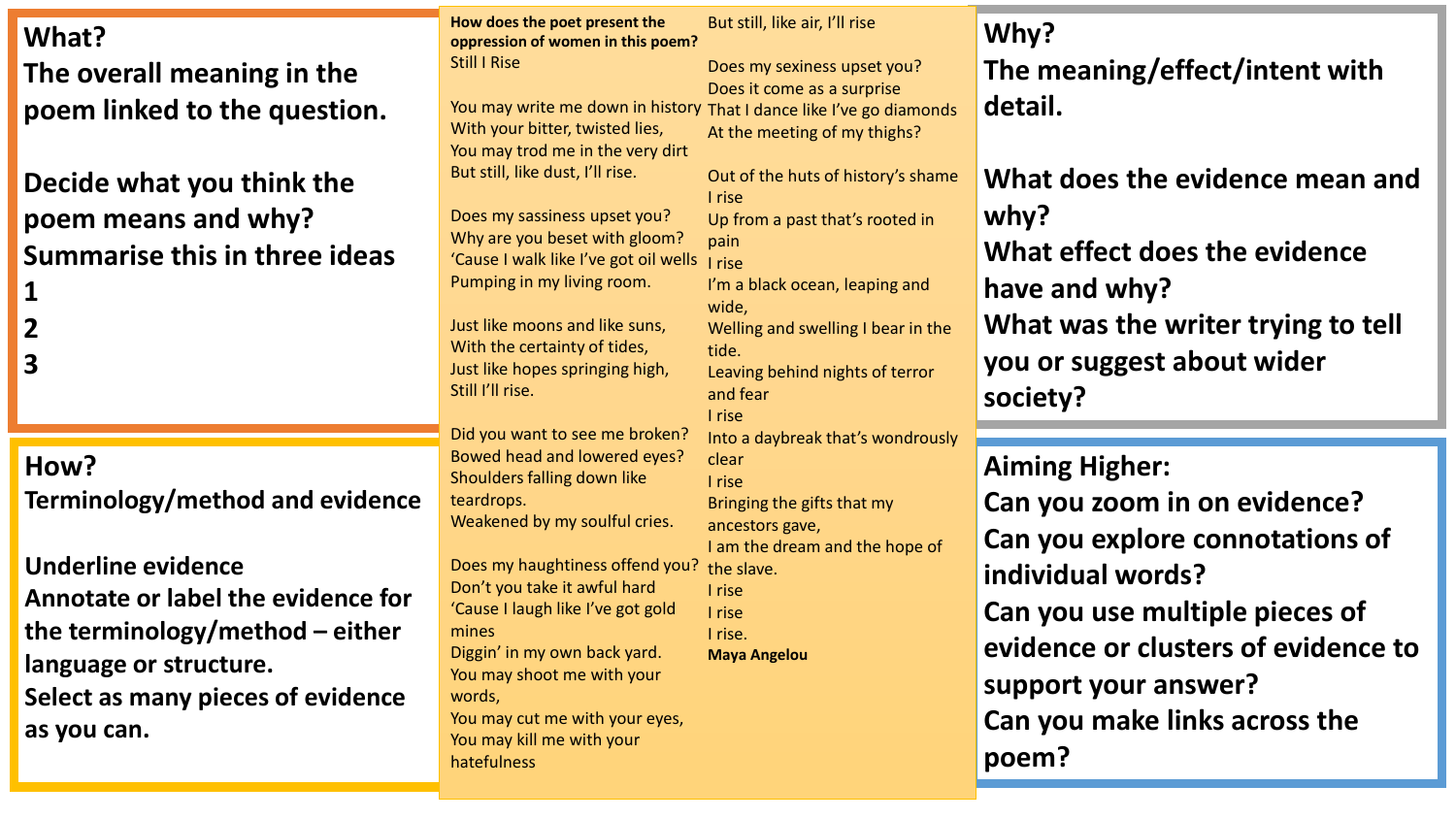**What? The overall comparison in the poems are.** 

**Similarities:** 

**Differences:** 

**How? Compare the terminology/method and evidence Underline evidence Annotate or label the evidence for the terminology/method – either language or structure. Select as many pieces of evidence as you can.** 

**In 'I am not that women' and 'Still I rise' the poets describe the oppression of women.**

**What are the similarities and/or difference between the methods the poets use to present theses ideas?**

**Why?** 

**Compare the meaning/effect/intent with detail.** 

**What does the evidence mean and why? Is it the same different in poem 2?** 

**What effect does the evidence have and why? Is it the same different in poem 2?** 

**What was the writer trying to tell you or suggest about wider society and is it the same or different in both poems?** 

**Aiming Higher:** 

**Can you compare specific words? Can you use multiple pieces of evidence or clusters of evidence to support your comparisons? Can you make specific comparisons across both poems?**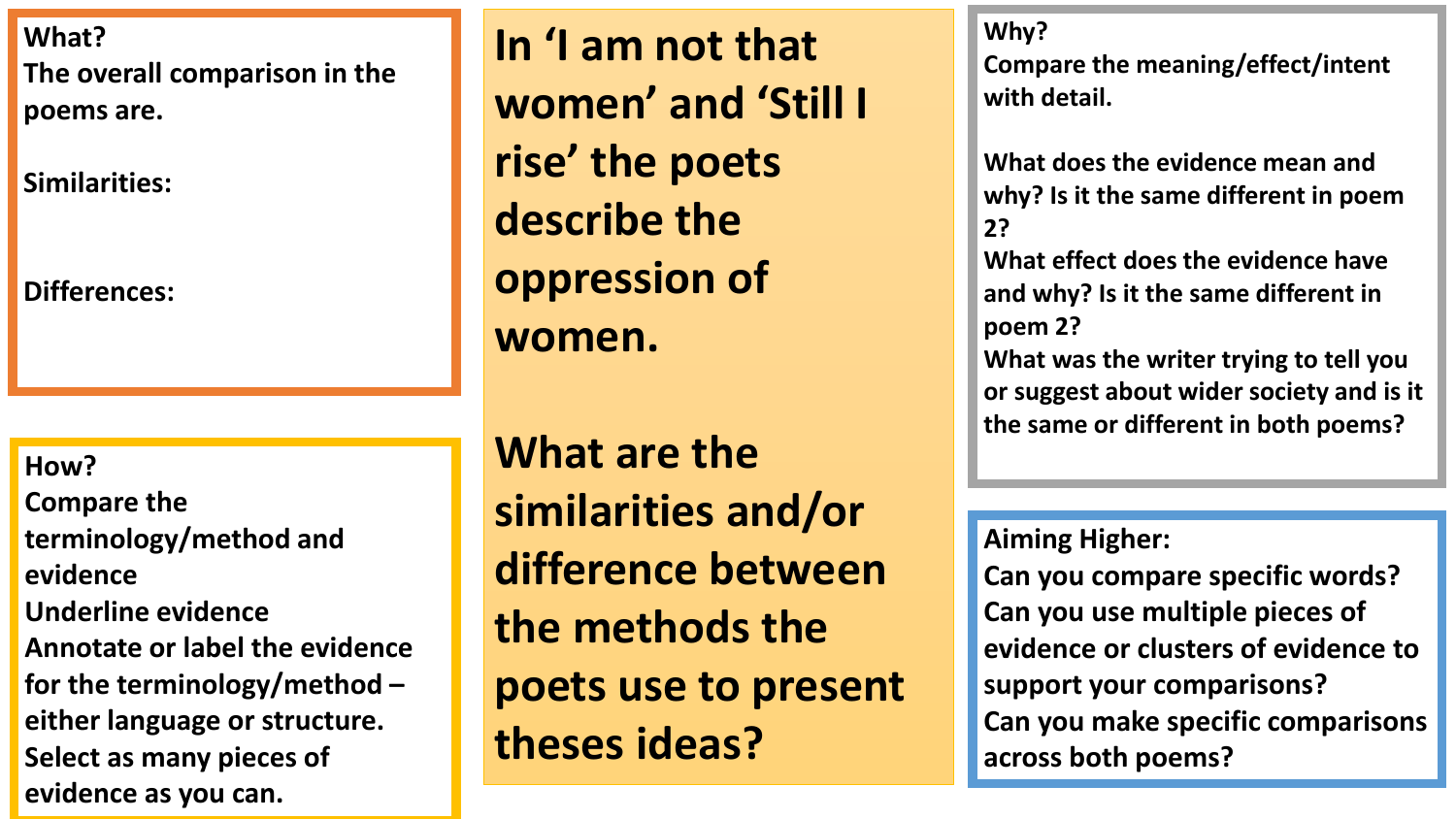**The overall meaning in the poem linked to the question.**

**Decide what you think the poem means and why? Summarise this in three ideas**

- **1 2**
- **3**

**How? Terminology/method and evidence** 

**Underline evidence Annotate or label the evidence for the terminology/method – either language or structure. Select as many pieces of evidence as you can.** 

#### **How does the poet present suffering in this poem?**

**The Manhunt** After the first phase, after passionate nights and intimate days,

only then would he let me trace the frozen river which ran through his face,

only then would he let me explore the blown hinge of his lower jaw,

and handle and hold the damaged, porcelain collar-bone,

and mind and attend the fractured rudder of shoulder-blade,

and finger and thumb the parachute silk of his punctured lung.

Only then could I bind the struts and climb the rungs of his broken ribs,

and feel the hurt of his grazed heart.

Skirting along, only then could I picture the scan,

the foetus of metal beneath his chest where the bullet had finally come to rest.

Then I widened the search, traced the scarring back to its source

to a sweating, unexploded mine buried deep in his mind, around which

every nerve in his body had tightened and closed. Then, and only then, did I come close. **Simon Armitage**

**Why? The meaning/effect/intent with detail.** 

**What does the evidence mean and why? What effect does the evidence have and why? What was the writer trying to tell you or suggest about wider society?**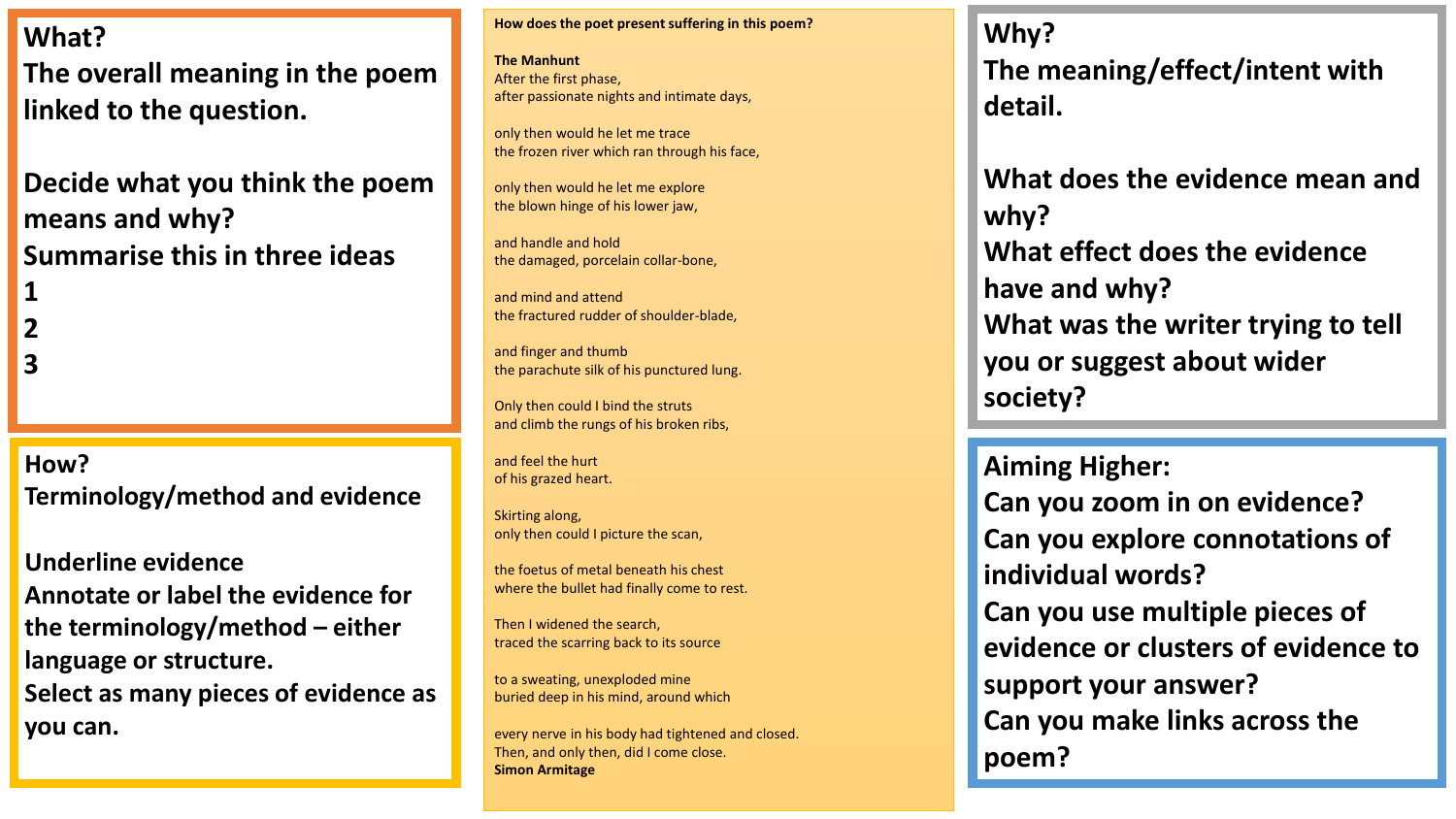**The overall meaning in the poem linked to the question.**

**Decide what you think the poem means and why? Summarise this in three ideas**

**1 2**

**3**

## **How?**

**Terminology/method and evidence** 

**Underline evidence Annotate or label the evidence for the terminology/method – either language or structure. Select as many pieces of evidence as you can.** 

**How does the poet present suffering in this poem?** 

**A Wife in London** I – The Tragedy She sits in the tawny vapour That the City lanes have uprolled, Behind whose webby fold on fold Like a waning taper The street-lamp glimmers cold.

A messenger's knock cracks smartly, Flashed news is in her hand Of meaning it dazes to understand Though shaped so shortly: He – has fallen – in the far South Land …

#### II – The Irony

'Tis the morrow; the fog hangs thicker, The postman nears and goes: A letter is brought whose lines disclose By the firelight flicker His hand, whom the worm now knows:

Fresh – firm – penned in highest feather – Page-full of his hoped return, And of home-planned jaunts by brake and burn In the summer weather, And of new love that they would learn. **Thomas Hardy**

**Why? The meaning/effect/intent with detail.** 

**What does the evidence mean and why? What effect does the evidence have and why? What was the writer trying to tell you or suggest about wider society?**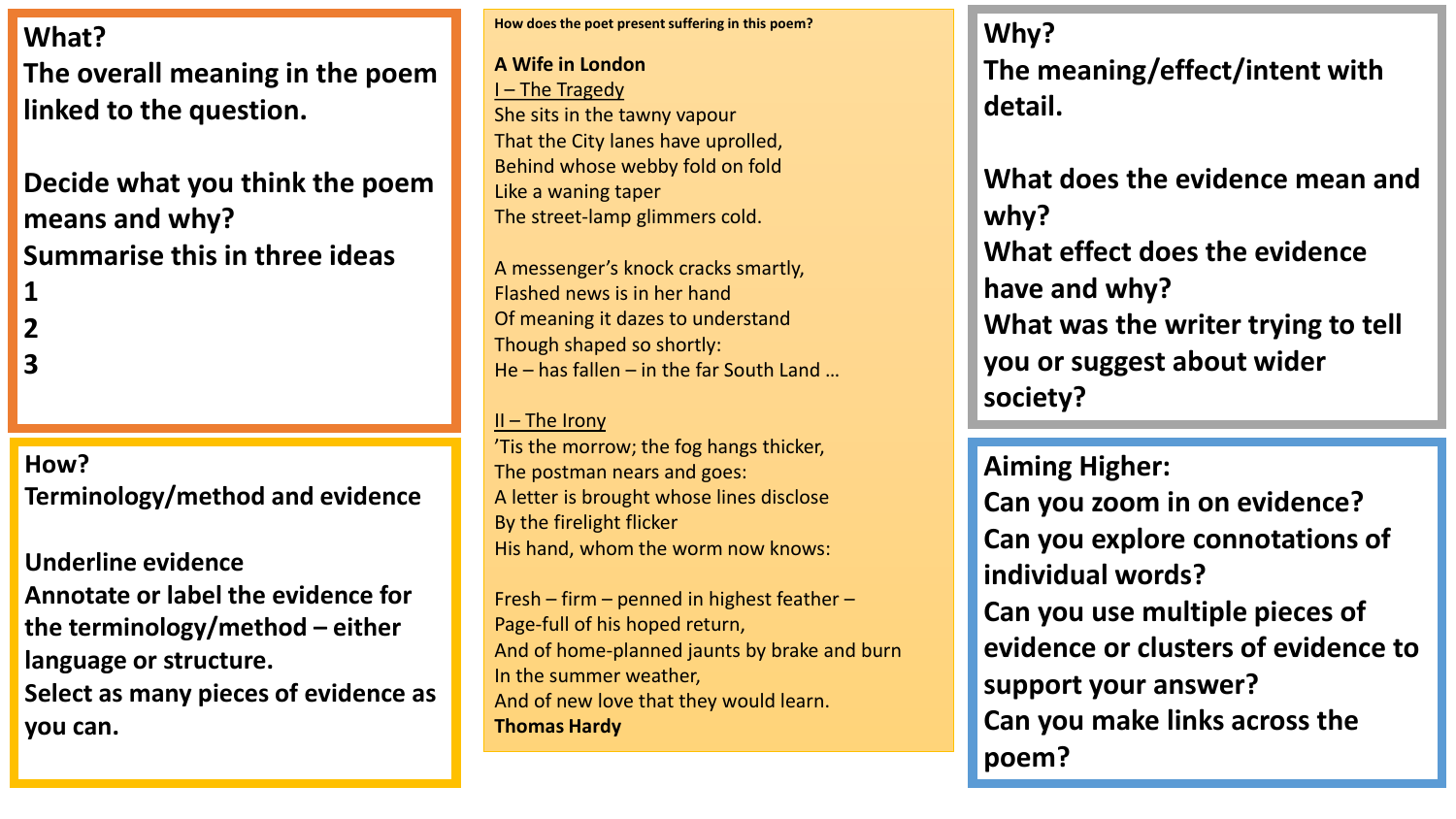**What? The overall comparison in the poems are.** 

**Similarities:** 

**Differences:** 

**How?** 

**Compare the terminology/method and evidence Underline evidence Annotate or label the evidence for the terminology/method – either language or structure. Select as many pieces of evidence as you can.** 

**In both 'The Manhunt' and 'A Wife in London' the poets present ideas about suffering.**

**What are the similarities and/or difference between methods the poets use to present these ideas?** 

**Why?** 

**Compare the meaning/effect/intent with detail.** 

**What does the evidence mean and why? Is it the same different in poem 2?** 

**What effect does the evidence have and why? Is it the same different in poem 2?** 

**What was the writer trying to tell you or suggest about wider society and is it the same or different in both poems?** 

**Aiming Higher:** 

**Can you compare specific words? Can you use multiple pieces of evidence or clusters of evidence to support your comparisons? Can you make specific comparisons across both poems?**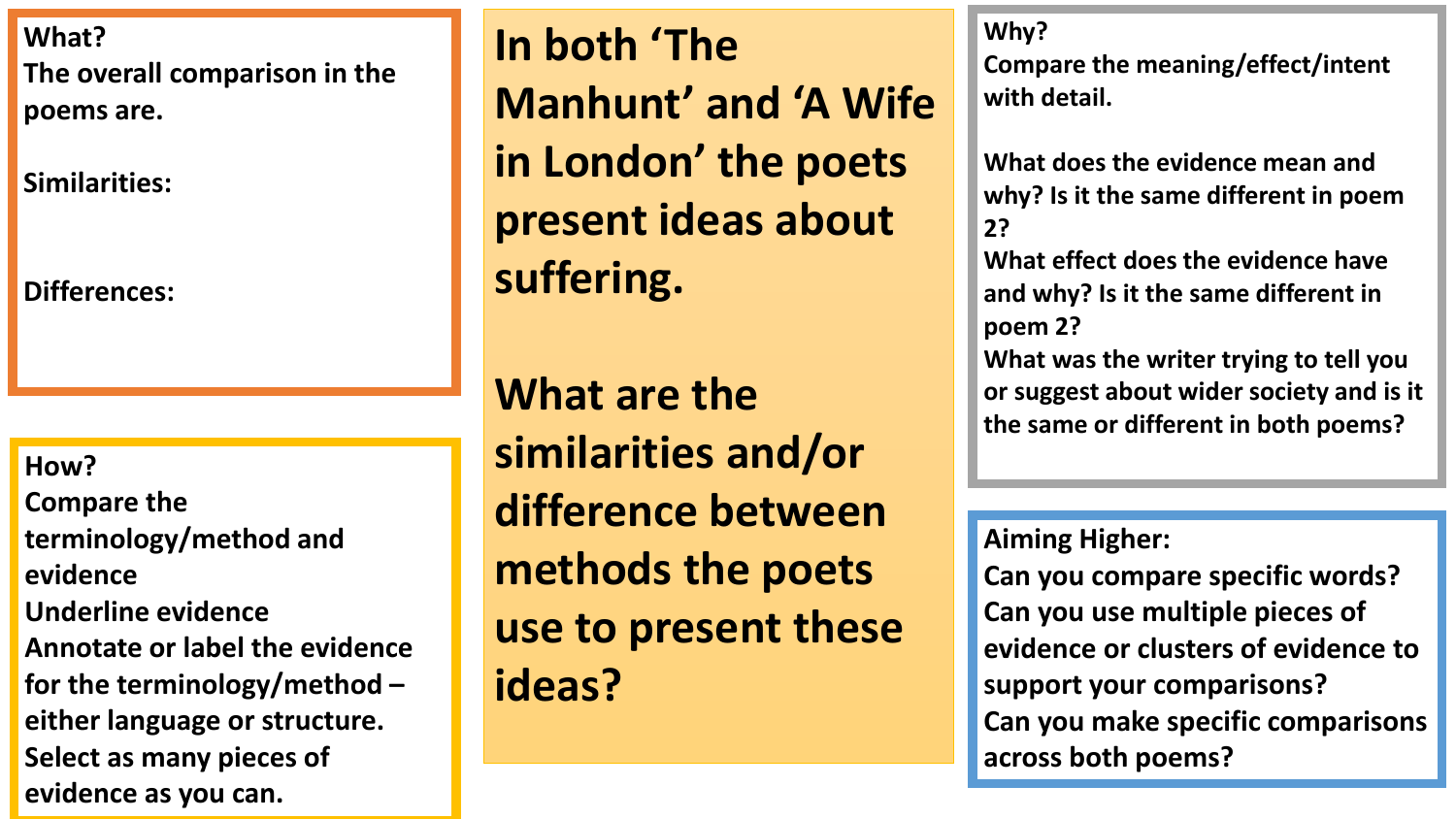**The overall meaning in the poem linked to the question.**

**Decide what you think the poem means and why? Summarise this in three ideas**

**1 2**

**3**

**How? Terminology/method and evidence** 

**Underline evidence Annotate or label the evidence for the terminology/method – either language or structure. Select as many pieces of evidence as you can.** 

**How does the poet present poverty in this poem? Blessing** The skin cracks like a pod. There never is enough water.

Imagine the drip of it, the small splash, echo in a tin mug, the voice of a kindly god.

Sometimes, the sudden rush of fortune. The municipal pipe bursts, silver crashes to the ground and the flow has found a roar of tongues. From the huts, a congregation: every man woman child for streets around butts in, with pots, brass, copper, aluminium, lastic buckets, frantic hands,

and naked children screaming in the liquid sun, their highlights polished to perfection, flashing light, as the blessing sings over their small bones. *By Imtiaz Dharker*

**Why? The meaning/effect/intent with detail.** 

**What does the evidence mean and why? What effect does the evidence have and why? What was the writer trying to tell you or suggest about wider society?**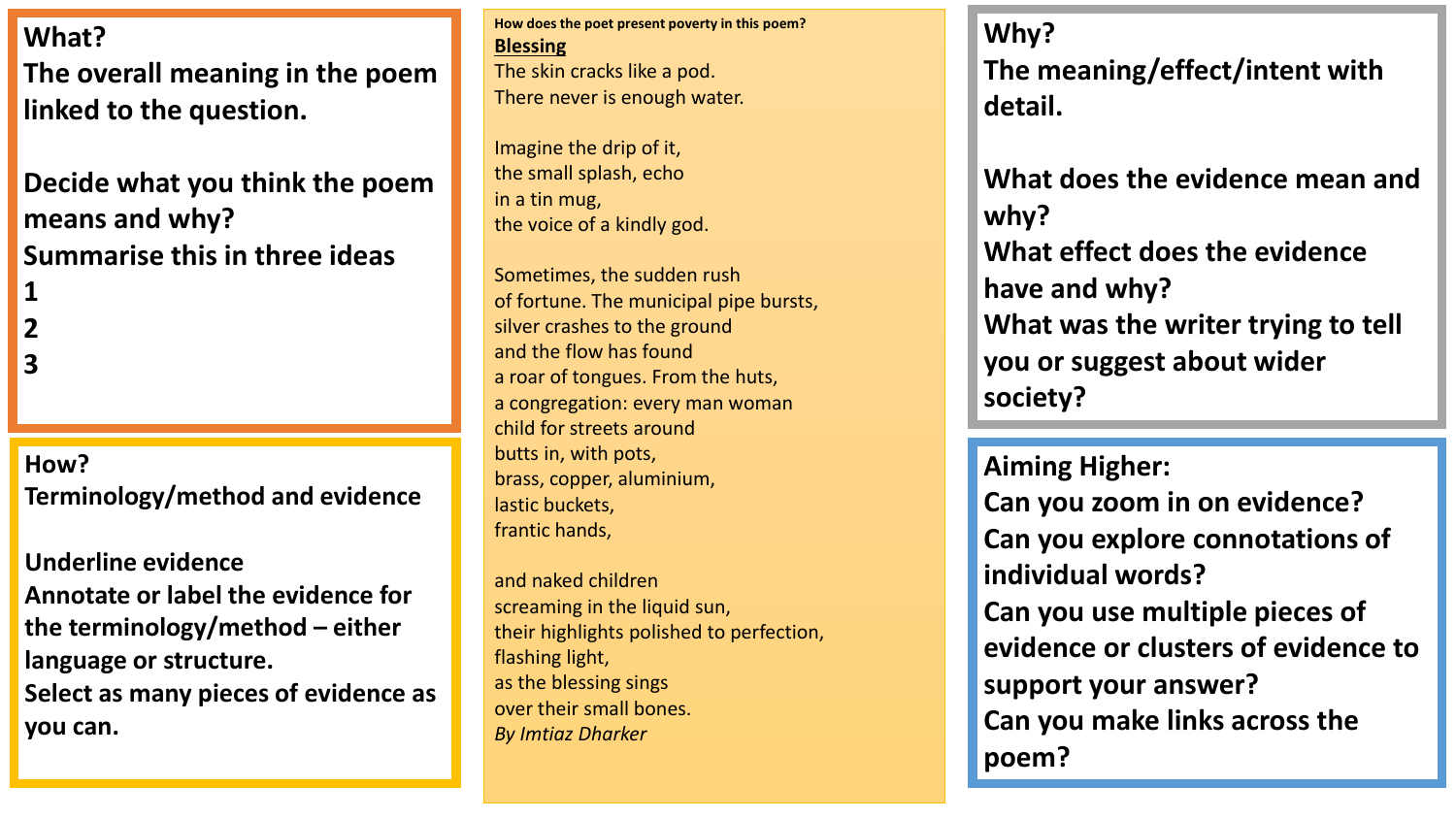# **The overall meaning in the poem linked to the question.**

## **Decide what you think the poem means and why? Summarise this in three ideas**

- **1 2**
- **3**

## **How?**

**Terminology/method and evidence** 

**Underline evidence Annotate or label the evidence for the terminology/method – either language or structure. Select as many pieces of evidence as you can.** 

#### **How does the poet present poverty**

**in this poem?** 

#### **Night of the Scorpion**

I remember the night my mother was stung by a scorpion. Ten hours of steady rain had driven him to crawl beneath a sack of rice.

Parting with his poison - flash of diabolic tail in the dark room he risked the rain again.

The peasants came like swarms of flies

and buzzed the name of God a hundred times to paralyse the Evil One.

With candles and with lanterns throwing giant scorpion shadows on the mud-baked walls they searched for him: he was not found. They clicked their tongues.

With every movement that the scorpion made his poison moved in Mother's blood, they said.

May he sit still, they said May the sins of your previous birth be burned away tonight, they said. May your suffering decrease the misfortunes of your next birth, they said. May the sum of all evil balanced in this unreal world

against the sum of good become diminished by your pain. May the poison purify your flesh

of desire, and your spirit of ambition, they said, and they sat around on the floor with my mother in the centre,

the peace of understanding on each face.

More candles, more lanterns, more neighbours, more insects, and the endless rain.

My mother twisted through and through, groaning on a mat.

My father, sceptic, rationalist, trying every curse and blessing, powder, mixture, herb and hybrid. He even poured a little paraffin upon the bitten toe and put a match to it.

I watched the flame feeding on my mother.

I watched the holy man perform his rites to tame the poison with an incantation. After twenty hours it lost its sting.

My mother only said Thank God the scorpion picked on me And spared my children.

*By Nissim Ezekiel*

**Why? The meaning/effect/intent with detail.** 

**What does the evidence mean and why?** 

**What effect does the evidence have and why?** 

**What was the writer trying to tell you or suggest about wider society?** 

## **Aiming Higher:**

**Can you zoom in on evidence? Can you explore connotations of individual words?** 

**Can you use multiple pieces of evidence or clusters of evidence to support your answer? Can you make links across the poem?**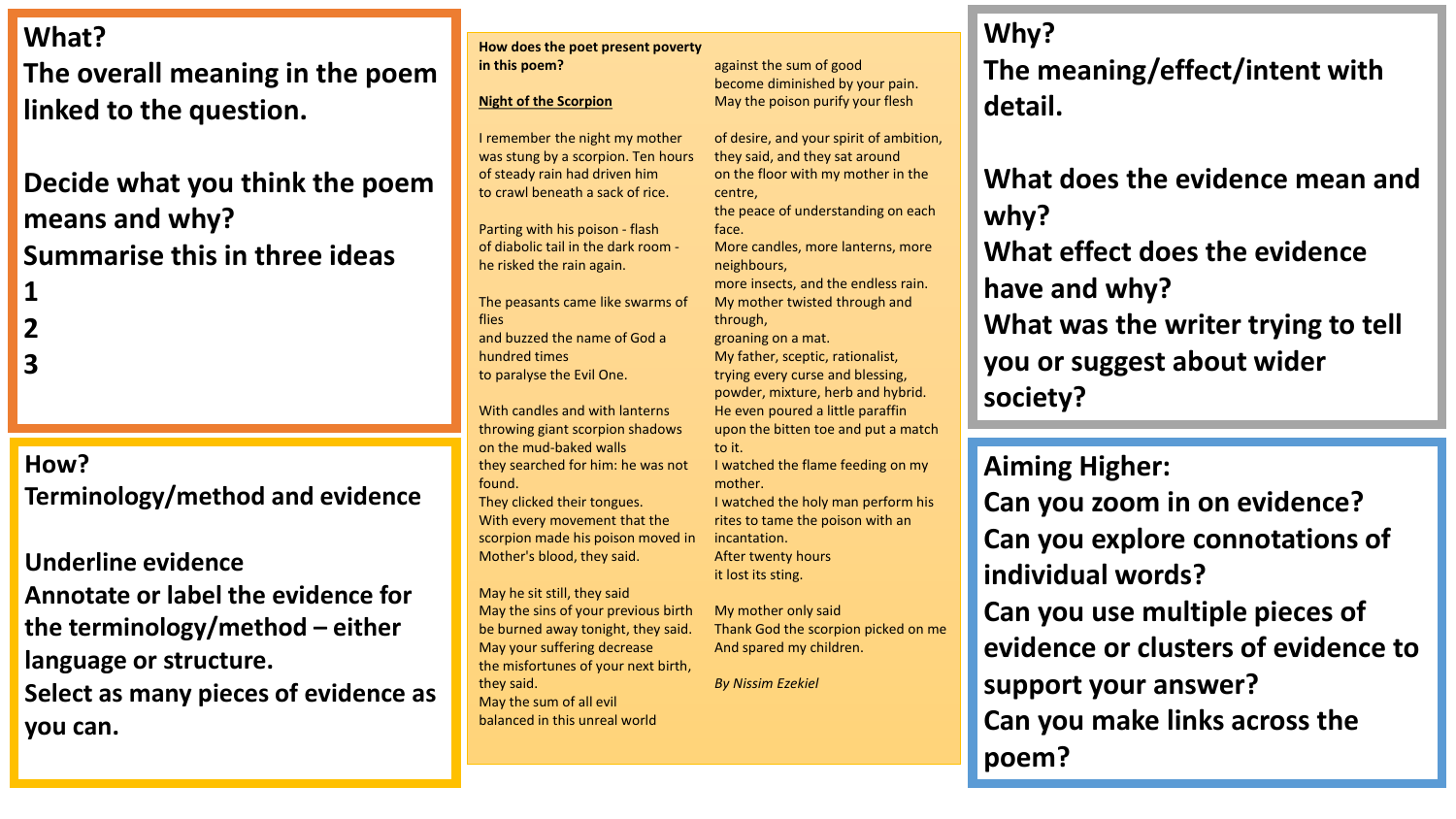**What? The overall comparison in the poems are.** 

**Similarities:** 

**Differences:** 

**How? Compare the terminology/method and evidence Underline evidence Annotate or label the evidence for the terminology/method – either language or structure. Select as many pieces of evidence as you can.** 

**In both 'Blessing' and 'Night of the Scorpion' the poets present ideas about poverty.**

**What are the similarities and/or differences between the methods the poets use to present these ideas?** 

**Why?** 

**Compare the meaning/effect/intent with detail.** 

**What does the evidence mean and why? Is it the same different in poem 2?** 

**What effect does the evidence have and why? Is it the same different in poem 2?** 

**What was the writer trying to tell you or suggest about wider society and is it the same or different in both poems?** 

**Aiming Higher:** 

**Can you compare specific words? Can you use multiple pieces of evidence or clusters of evidence to support your comparisons? Can you make specific comparisons across both poems?**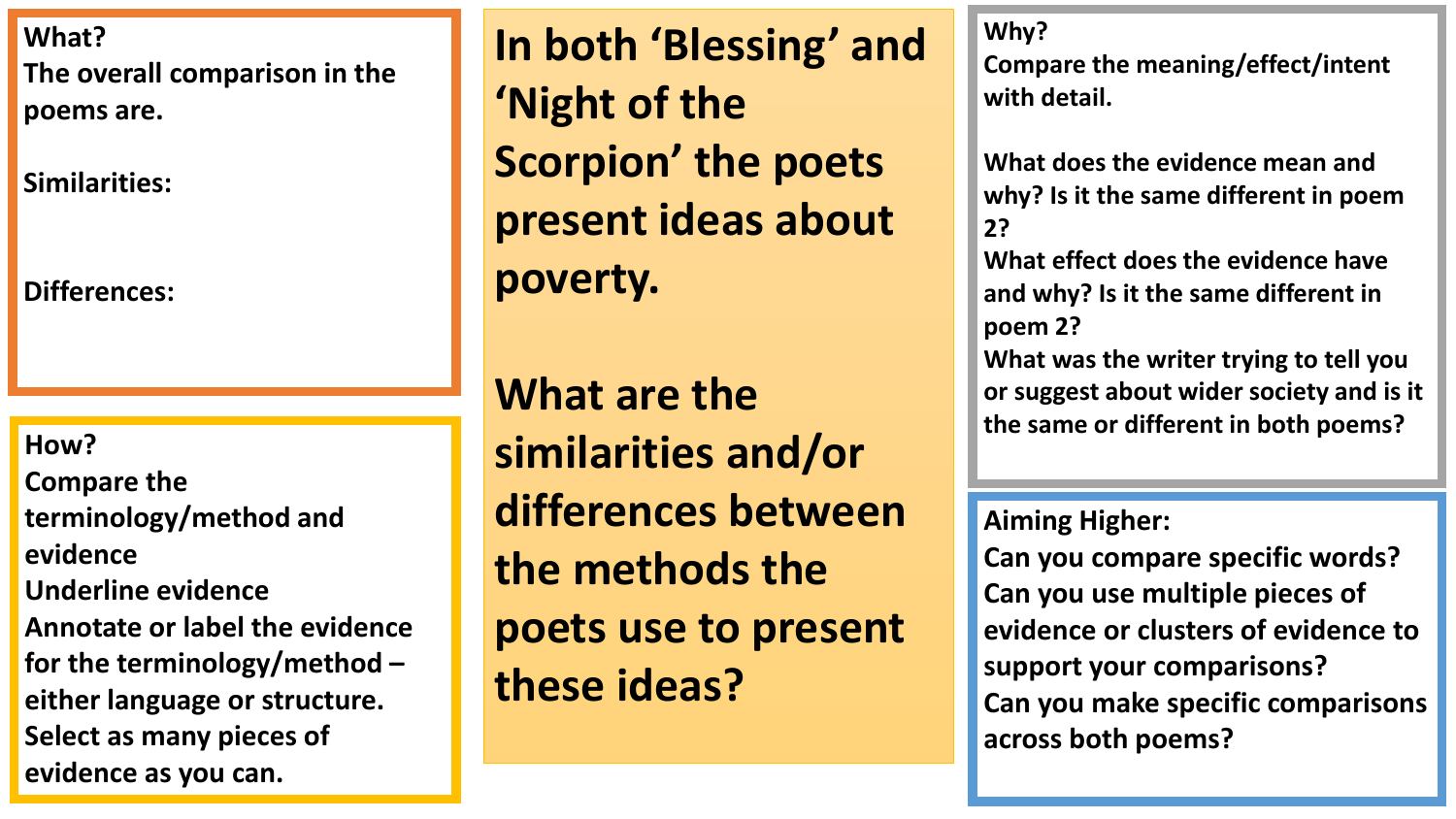**The overall meaning in the poem linked to the question.**

# **Decide what you think the poem means and why? Summarise this in three ideas**

**1 2**

**3**

## **How?**

**Terminology/method and evidence** 

**Underline evidence Annotate or label the evidence for the terminology/method – either language or structure. Select as many pieces of evidence as you can.** 

**How does the poet present homelessness in this poem?**

#### **The Tramp by John Clare**

He eats (a moment's stoppage to his song) The stolen turnip as he goes along; And hops along and heeds with careless eye The passing crowded stage coach reeling bye.

He talks to none but wends his silent way, And finds a hovel at the close of day, Or under any hedge his house is made. He has no calling and he owns no trade. An old smoaked blanket arches oer his head, A whisp of straw or stubble makes his bed. He knows a lawless law that claims no kin But meet and plunder on and feel no sin-- No matter where they go or where they dwell

They dally with the winds and laugh at hell.

**Why? The meaning/effect/intent with detail.** 

**What does the evidence mean and why? What effect does the evidence have and why? What was the writer trying to tell you or suggest about wider society?** 

**Aiming Higher:**